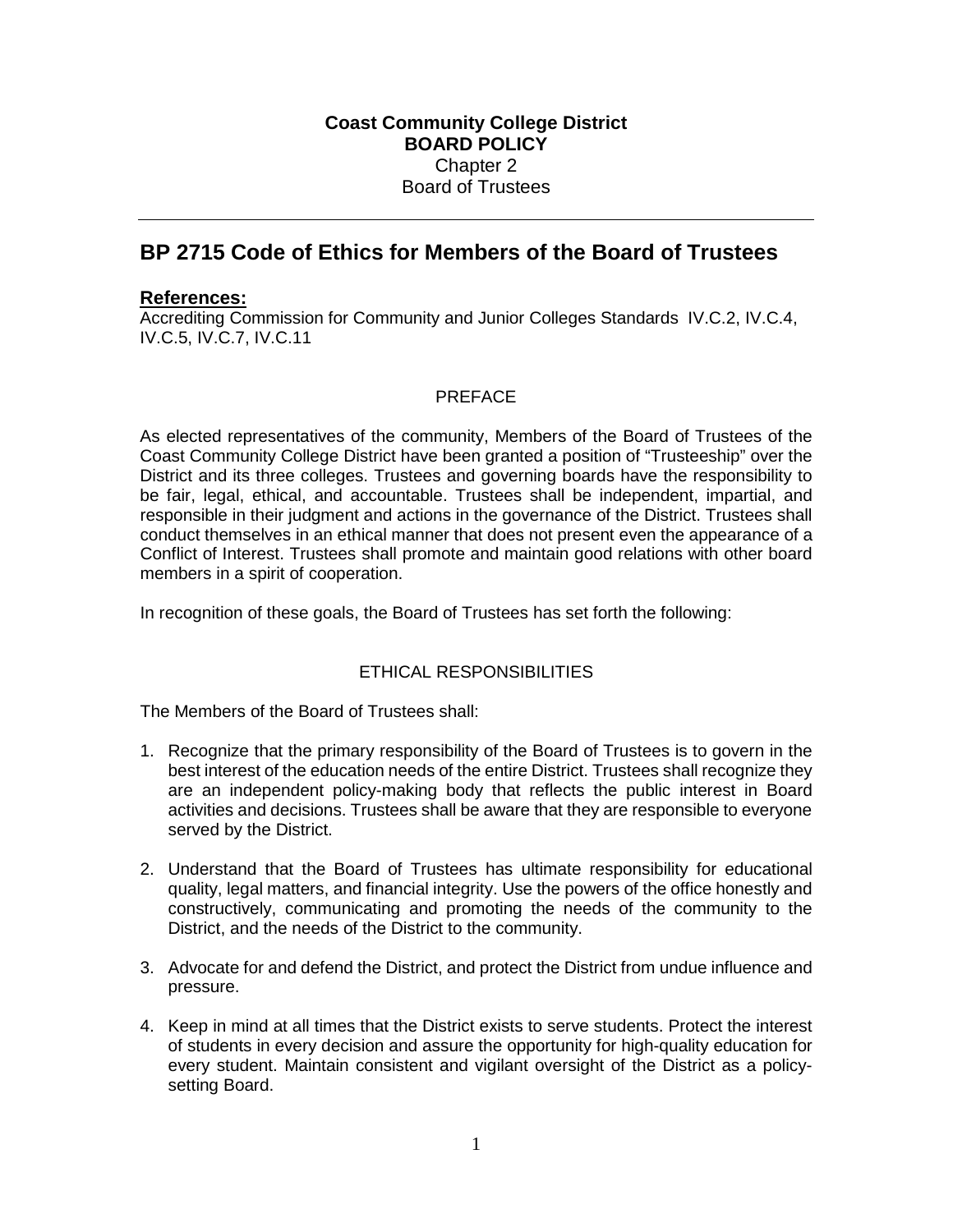- 5. Be responsible for establishing policies to assure the quality, integrity, and effectiveness of the student learning programs and services of the District. Act in a manner consistent with Board Policies.
- 6. Recognize that a Trustee is a member of an educational team, and that the strength and effectiveness of the Board is as a Board, not as individuals. Unless otherwise delegated, or unless pursuant to a Board Policy, Trustees have authority only when the Board is in an official meeting; and an individual Trustee cannot bind the Board outside of such meetings. Board Members shall not use District resources (including staff time) for personal concerns.
- 7. Recognize that deliberations of the Board in closed session are confidential and not for release or discussion outside the Closed Session to anyone or in public without the prior approval of the Board by majority vote. Maintain confidentiality of closed session material, private employee and student information, and matters subject to attorneyclient privilege. Confine Board action to policy determination, planning and budget, performance evaluation, maintaining the fiscal stability of the District, and other duties set forth in law or policy.
- 8. Create a positive climate by encouraging and supporting innovation and creativity in District programs and operations. Recognize that the Board sets an example for the entire institution; therefore, act with integrity and reflect the values of trustworthiness, respect, fairness, teamwork, and caring at all times when performing Trustee responsibilities. Maintain an atmosphere in which controversial issues can be debated openly and fairly, protecting the dignity of individuals.
- 9. Focus requests for information and discussions at Board meetings on topics that address the fulfillment of the District mission, the future of the District, and long-term strategies. Seek pertinent information by asking timely and substantive questions, and request data and information through protocols established by the Board and the Chancellor.
- 10. Accurately account for Trustee expenses**;** establish and uphold fair and prudent expense standards and reporting procedures.
- 11. Avoid any conflict of interest or the appearance of a conflict of interest that could result because of the Trustee's position, and avoid using the Trusteeship for personal gain.
- 12. Adhere to the principles of nondiscrimination and equality without regard to race, color, sex, gender identity, gender expression, religion, age, national origin, ancestry, sexual orientation, marital status, medical condition, physical or mental disability, military or veteran status, or genetic information.
- 13. Complete an ethics training course for public officials biannually, either online or at a trustee conference.
- 14. Devote sufficient time to Trustee duties.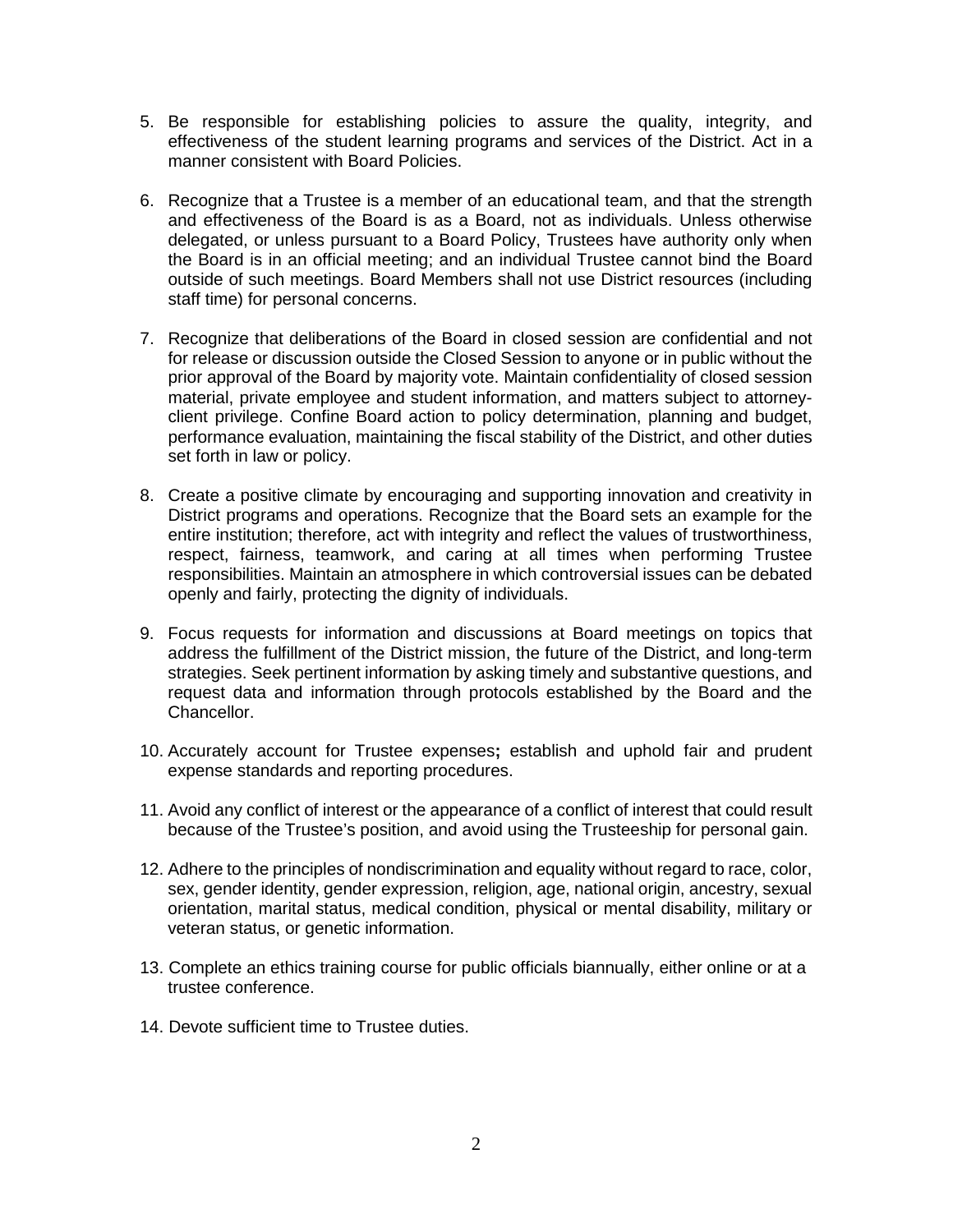#### STEPS IN ADDRESSING ETHICAL VIOLATIONS

- 1. The Board of Trustees has responsibility for monitoring itself.
- 2. The President of the Board plays a key role in ensuring that laws and codes of ethics are followed.
- 3. Violations or suspected violations of the Board's Code of Ethics will be addressed by the President of the Board, who will first discuss the violation with the Trustee in question to reach a resolution.
- 4. If resolution is not achieved and further action is deemed necessary, the President may appoint an ad hoc committee to examine the matter and recommend further courses of action to the Board, which may include a recommendation for censure of the Trustee in question.
- 5. If the President is perceived by another Trustee to have violated the Code, the Vice President will pursue resolution.
- 6. If the violation is perceived to be a criminal or legal offense, the matter will be referred by the Board to the District's General Counsel and/or the Orange County District Attorney.

## TRUSTEE STANDARDS OF PRACTICE

In support of effective community college governance, the Board of Trustees of the Coast Community College District believes:

- That it derives its authority from the community and that it must always act as an advocate on behalf of the entire community;
- That it strives to support diversity in hiring and employment to reflect the community it serves;
- That it must clearly define and articulate its role;
- That it is responsible for creating and maintaining a spirit of true cooperation and a mutually supportive relationship with its CEO;
- That it always strives to differentiate between external and internal processes in the exercise of its authority;
- That Trustees should engage in a regular and ongoing process of in-service training and continuous improvement;
- That Trustees come to each meeting prepared and ready to discuss issues fully and openly;
- That Trustees vote their conscience, but abide by the Board's decisions once made;
- That Trustees exemplify ethical behavior and conduct that is above reproach;
- That it endeavors to remain always accountable to the community.

Adopted December 11, 1991 Revised February 5, 2003 Revised September 5, 2007 Revised July 25, 2012 Replaces CCCD Policy # 010-2-1, Fall 2010